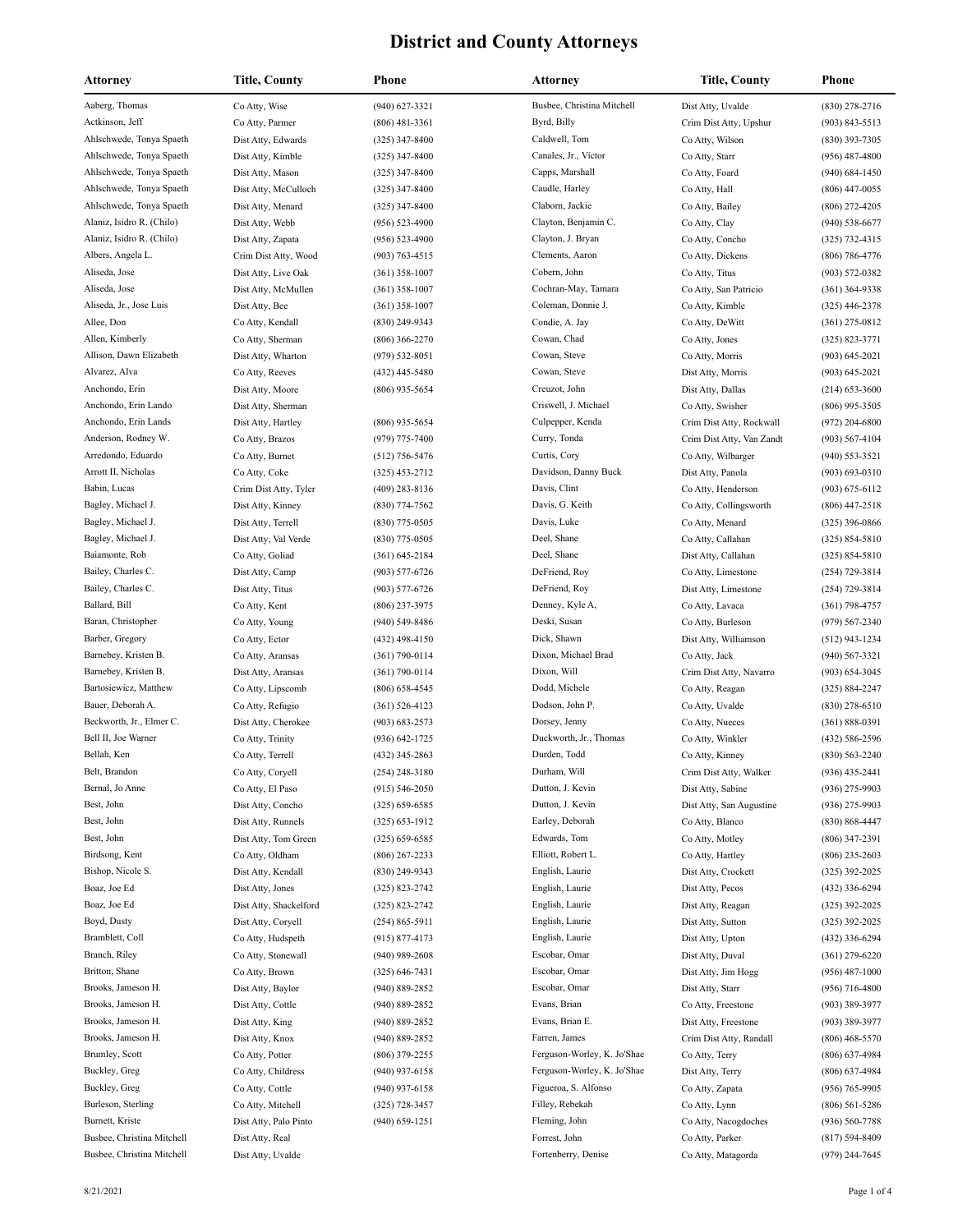| <b>Attorney</b>                      | Title, County                            | Phone                                | Attorney                           | Title, County                                        | Phone                                  |
|--------------------------------------|------------------------------------------|--------------------------------------|------------------------------------|------------------------------------------------------|----------------------------------------|
| Fouts, Kristen L.                    | Co Atty, Haskell                         | $(940) 864 - 2066$                   | Hensley, Lilli                     | Co Atty, Sterling                                    | $(325)$ 378-5621                       |
| Fouts, Mike                          | Dist Atty, Haskell                       | $(940) 864 - 2072$                   | Henson, James Caleb                | Co Atty, Leon                                        | $(903) 536 - 2131$                     |
| Fouts, Mike                          | Dist Atty, Kent                          | $(940) 864 - 2072$                   | Henson, James Caleb                | Dist Atty, Leon                                      | $(903) 536 - 7161$                     |
| Fouts, Mike                          | Dist Atty, Stonewall                     | $(940) 864 - 2072$                   | Herrington, Lex                    | Co Atty, Floyd                                       | $(806)$ 983-4924                       |
| Fouts, Mike                          | Dist Atty, Throckmorton                  | $(940) 864 - 2072$                   | Hicks III, James (Jim) B.          | Crim Dist Atty, Taylor                               | $(325) 674 - 1261$                     |
| Fultz, Jon C.                        | Co Atty, Grimes                          | (936) 873-6456                       | Higginbotham, Scott                | Co Atty, Moore                                       | $(806)$ 935-2407                       |
| Furlow, Philip                       | Dist Atty, Garza                         | (806) 872-2259                       | Hill, Whitney                      | Co Atty, Dallam                                      | $(806)$ 244-5711                       |
| Furlow, Philip Mack                  | Dist Atty, Dawson                        | (806) 872-2259                       | Hinojosa, Annette                  | Co Atty, Willacy                                     | $(956) 689 - 2164$                     |
| Furlow, Philip Mack                  | Dist Atty, Gaines                        | $(806) 872 - 2259$                   | Hinojosa, Annette                  | Dist Atty, Willacy                                   | $(956) 689 - 2164$                     |
| Furlow, Philip Mack                  | Dist Atty, Lynn                          | $(806) 872 - 2259$                   | Hobs, Dee                          | Co Atty, Williamson                                  | $(512)$ 943-1111                       |
| Gallivan, Dwight "Dusty"             | Dist Atty, Ector                         | (432) 498-4230                       | Holbrooks, Marlo                   | Co Atty, Borden                                      | $(806)$ 756-4351                       |
| Galloway, Sean B.                    | Co Atty, Andrews                         | (432) 524-1405                       | Holmes, David                      | Co Atty, Hill                                        | $(254) 582 - 4047$                     |
| Galloway, Sean B.                    | Dist Atty, Andrews                       | (432) 524-1405                       | Hon, William Lee                   | Crim Dist Atty, Polk                                 | $(936)$ 327-6868                       |
| Garcia, Carlos O.                    | Dist Atty, Brooks                        | $(361) 664 - 5716$                   | Hord, Anna D.                      | Co Atty, Hockley                                     | $(806) 894 - 5455$                     |
| Garcia, Carlos O.                    | Dist Atty, Jim Wells                     | $(361)$ 668-5716                     | Houston, Steve                     | Co Atty, Brewster                                    | $(432)$ 837-6209                       |
| Garcia, David T.                     | Co Atty, Brooks                          | (361) 325-5604                       | Hoyt, Wesley                       | Co Atty, San Augustine                               | $(936)$ 275-0971                       |
| Garrett, Jr., Edgar J.               | Co Atty, Delta                           | $(903)$ 395-4400                     | Hubert, John T.                    | Dist Atty, Kenedy                                    | $(361) 595 - 8544$                     |
| Garza, Delia                         | Co Atty, Travis                          | $(512) 854 - 9415$                   | Hubert, John T.                    | Dist Atty, Kleberg                                   | $(361) 595 - 8544$                     |
| Garza, Delia                         | Dist Atty, Travis                        | $(512) 854 - 9415$                   | Inman, Luke McLean                 | Dist Atty, Carson                                    | $(806)$ 447-0055                       |
| Garza, Henry                         | Dist Atty, Bell                          | $(254)$ 933-5215                     | Inman, Luke McLean                 | Dist Atty, Childress                                 | $(806)$ 447-0055                       |
| Garza, Jose                          | Dist Atty, Travis                        | $(512) 854 - 9400$                   | Inman, Luke McLean                 | Dist Atty, Collingsworth                             | $(806)$ 447-0055                       |
| Gillespie, John                      | Crim Dist Atty, Wichita                  | $(940) 766 - 8113$                   | Inman, Luke McLean                 | Dist Atty, Donley                                    | $(806)$ 447-0055                       |
| Gilliam, Jodi                        | Co Atty, Falls                           | $(254) 883 - 1416$                   | Inman, Luke McLean                 | Dist Atty, Hall                                      | $(806)$ 447-0055                       |
| Gilliam, Kathryn J.                  | Dist Atty, Falls                         | (254) 883-1416                       | Jackson, Wade                      | Dist Atty, Briscoe                                   | $(806)$ 983-2197                       |
| Glaser, Richard                      | Co Atty, Fannin                          | $(903) 583 - 7448$                   | Jackson, Wade                      | Dist Atty, Dickens                                   | $(806)$ 983-2197                       |
| Glaser, Richard                      | Dist Atty, Fannin                        | $(903) 583 - 7448$                   | Jackson, Wade                      | Dist Atty, Floyd                                     | $(806)$ 983-2197                       |
| Goertz, Bryan                        | Crim Dist Atty, Bastrop                  | $(512) 581 - 7125$                   | Jackson, Wade                      | Dist Atty, Motley                                    | $(806)$ 983-2197                       |
| Gonzales, Joe<br>Gonzalez, Daniel M. | Crim Dist Atty, Bexar                    | $(210)$ 335-2311                     | Jimerson, Micheal                  | Co Atty, Rusk                                        | $(903)$ 657-2265                       |
| Gonzalez, Mark A.                    | Co Atty, Dimmit                          | (830) 876-4236                       | Jimerson, Micheal<br>Johannes, Jay | Dist Atty, Rusk                                      | $(903)$ 657-2265                       |
| Green, David M.                      | Dist Atty, Nueces                        | $(361) 888 - 0286$                   | Johnson, Barry                     | Co Atty, Colorado                                    | (979) 732-8203                         |
| Greenwood, John                      | Dist Atty, Moore                         | (806) 935-5654<br>$(512) 556 - 8282$ | Johnson, Constance Filley          | Crim Dist Atty, McLennan<br>Crim Dist Atty, Victoria | $(254)$ 757-5084<br>$(361) 575 - 0468$ |
| Greenwood, John K.                   | Dist Atty, Lampasas<br>Co Atty, Lampasas | $(512) 556 - 8282$                   | Johnson, Paul                      | Crim Dist Atty, Denton                               | $(940)$ 349-2600                       |
| Griffin, B. D.                       | Co Atty, Montgomery                      | $(936) 539 - 7828$                   | Jones, Andrew                      | Dist Atty, Nacogdoches                               | $(936) 560 - 7766$                     |
| Griffin, Clint                       | Co Atty, Schleicher                      | $(325) 853 - 2594$                   | Jones, Craig                       | Co Atty, Hutchinson                                  | $(806)$ 273-0134                       |
| Grogan, Calvin                       | Co Atty, Hunt                            | $(903)$ 408-4112                     | Kaspar, Donna Gordon               | Dist Atty, Houston                                   | $(936) 544 - 3255$                     |
| Guenther, Pamela (Pam) E.            | Crim Dist Atty, Jackson                  | $(361) 782 - 7178$                   | Kennedy, Kathleen                  | Co Atty, Jefferson                                   | $(409) 835 - 8550$                     |
| Guerra, Michael                      | Co Atty, Jim Wells                       | $(361) 668 - 5700$                   | Kimbrough, John D.                 | Co Atty, Orange                                      | $(409) 883 - 6764$                     |
| Gurley, Kathryn Horton               | Dist Atty, Bailey                        | $(806)$ 250-2050                     | Kimbrough, John D.                 | Dist Atty, Orange                                    | $(409) 883 - 6764$                     |
| Gurley, Kathryn Horton               | Dist Atty, Parmer                        | $(806)$ 250-2050                     | Kirby, Cary                        | Co Atty, Angelina                                    | $(936) 639 - 3929$                     |
| Gutierrez, Baldemar                  | Co Atty, Duval                           | $(361) 664 - 7377$                   | Knight, Mike                       | Co Atty, Bee                                         | $(361)$ 362-3237                       |
| Gutierrez, Rodolfo V.                | Co Atty, Jim Hogg                        | $(361) 527 - 3425$                   | Koehler, Natalie Cobb              | Co Atty, Bosque                                      | $(254)$ 435-2000                       |
| Haby, Mark P.                        | Dist Atty, Medina                        | $(830) 741 - 6187$                   | Koehn, Travis J.                   | Crim Dist Atty, Austin                               | $(979) 865 - 5933$                     |
| Haby, Mark P.                        | Dist Atty, Real                          | $(830) 741 - 6187$                   | Kostiha, Maegan                    | Co Atty, Palo Pinto                                  | $(940) 659 - 1250$                     |
| Haby, Mark P.                        | Dist Atty, Uvalde                        | $(830) 741 - 6187$                   | Lacy, Frank                        | Co Atty, Pecos                                       | (432) 336-3742                         |
| Hale, Gerald G.                      | Co Atty, Mills                           | $(325)$ 648-2233                     | Lambert, Landon P.                 | Co Atty, Donley                                      | $(806) 874 - 0216$                     |
| Hall, Mark                           | Dist Atty, Henderson                     | $(903) 675 - 6100$                   | Land, Ashley Cain                  | Co Atty, Chambers                                    | $(409)$ 267-2411                       |
| Hall, Michael                        | Co Atty, Fisher                          | (325) 776-3251                       | Lassmann, Robert C.                | Dist Atty, DeWitt                                    | $(361)$ 275-2612                       |
| Hamby, Joshua                        | Co Atty, Howard                          | (432) 264-2205                       | Lassmann, Robert C.                | Dist Atty, Goliad                                    | $(361)$ 275-2612                       |
| Hamlin, Shalyn                       | Co Atty, Castro                          | $(806) 647 - 4445$                   | Lassmann, Robert C.                | Dist Atty, Refugio                                   | $(361)$ 275-2612                       |
| Hamlin, Shalyn                       | Dist Atty, Castro                        | $(806) 647 - 4445$                   | Levy, David A.                     | Co Atty, Archer                                      | (940) 574-4724                         |
| Hancock, Herb                        | Co Atty, Karnes                          | (830) 780-3736                       | Lieck, Cheryl Swope                | Dist Atty, Chambers                                  | $(409)$ 267-2680                       |
| Hanna, Dale S.                       | Dist Atty, Johnson                       | $(817) 556 - 6802$                   | Ligon, Brett                       | Dist Atty, Montgomery                                | $(936) 539 - 7800$                     |
| Hanna, Dale S.                       | Dist Atty, Somervell                     | $(817) 556 - 6802$                   | Lindig, Janna Ivey                 | Co Atty, Bandera                                     | $(830)$ 796-4075                       |
| Harpold, Stephen                     | Dist Atty, Bandera                       | $(830)$ 315-2460                     | Louis, Audrey                      | Dist Atty, Atascosa                                  | $(830)$ 393-2200                       |
| Hartman, Michael                     | Co Atty, Scurry                          | (325) 573-7440                       | Louis, Audrey                      | Dist Atty, Frio                                      | $(830)$ 393-2200                       |
| Hatch, Wally                         | Dist Atty, Hale                          | $(806)$ 291-5241                     | Louis, Audrey                      | Dist Atty, Karnes                                    | $(830)$ 393-2200                       |
| Heard, Dan W.                        | Crim Dist Atty, Calhoun                  | (361) 553-4422                       | Louis, Audrey                      | Dist Atty, La Salle                                  | $(830)$ 393-2200                       |
| Heatly, John S.                      | Dist Atty, Foard                         | (940) 553-3346                       | Louis, Audrey                      | Dist Atty, Wilson                                    | $(830)$ 393-2200                       |
| Heatly, John S.                      | Dist Atty, Hardeman                      | (940) 522-3346                       | Lucas, Andrew                      | Co Atty, Somervell                                   | $(254)$ 897-2277                       |
| Heatly, John S.                      | Dist Atty, Wilbarger                     | (940) 553-3346                       | Maffett III, G. A.                 | Co Atty, Wharton                                     | $(979) 532 - 2591$                     |
| Helwig, Bill                         | Crim Dist Atty, Yoakum                   | $(806)$ 456-7491                     | Malm, Russell                      | Co Atty, Midland                                     | $(432) 688 - 4490$                     |
| Hemphill, Heath                      | Dist Atty, Coleman                       | $(325)$ 625-1316                     | Marshall, Mark                     | Co Atty, McCulloch                                   | $(325) 597 - 9151$                     |
| Henkes, Mark C.                      | Co Atty, Hamilton                        | (254) 386-3217                       | Martin, Amanda                     | Co Atty, Cochran                                     | $(806)$ 266-5582                       |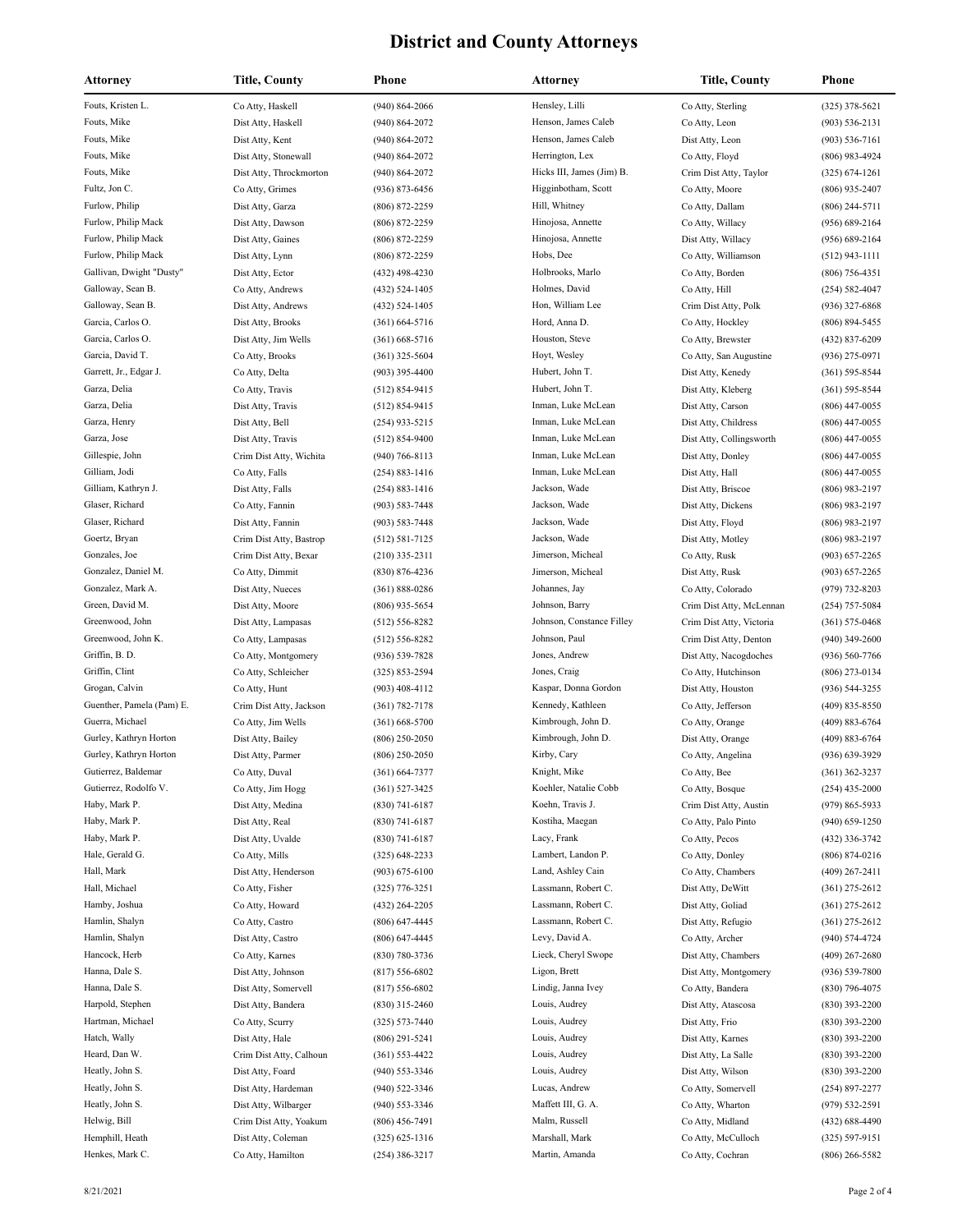| Attorney                           | Title, County                          | Phone                                    | <b>Attorney</b>                    | Title, County                             | Phone                                  |
|------------------------------------|----------------------------------------|------------------------------------------|------------------------------------|-------------------------------------------|----------------------------------------|
| Martinez, Elizabeth                | Co Atty, La Salle                      | $(830)$ 483-5127                         | Ponton, Rod                        | Co Atty, Presidio                         | (432) 729-4054                         |
| Mathiews, Jeff                     | Co Atty, Throckmorton                  | $(940) 849 - 0020$                       | Poston, Matthew                    | Co Atty, Liberty                          | $(936)$ 336-4651                       |
| Mathis, Elton R.                   | Crim Dist Atty, Waller                 | $(979) 826 - 7718$                       | Pratt, Mark F.                     | Dist Atty, Hill                           | $(254) 582 - 4070$                     |
| Mau, Wes                           | Crim Dist Atty, Hays                   | $(512)$ 393-7600                         | Putman, Jacob                      | Crim Dist Atty, Smith                     | $(903) 590 - 1720$                     |
| McAfee, Wiley (Sonny) B.           | Dist Atty, Blanco                      | $(512)$ 756-5449                         | Rabe, Dusty                        | Co Atty, Hopkins                          | $(903)$ 438-4017                       |
| McAfee, Wiley (Sonny) B.           | Dist Atty, Burnet                      | $(512)$ 756-5449                         | Ramos, Ricardo                     | Co Atty, Maverick                         | $(830)$ 773-3520                       |
| McAfee, Wiley (Sonny) B.           | Dist Atty, Llano                       | $(325)$ 247-5755                         | Ramsay, Will                       | Dist Atty, Delta                          | $(903) 885 - 0641$                     |
| McAfee, Wiley (Sonny) B.           | Dist Atty, San Saba                    | $(325)$ 247-5755                         | Ramsay, Will                       | Dist Atty, Franklin                       | $(903) 885 - 0641$                     |
| McCain, Reid                       | Crim Dist Atty, Harrison               | $(903)$ 935-8408                         | Ramsay, Will                       | Dist Atty, Hopkins                        | $(903) 885 - 0641$                     |
| McDonough, Franklin                | Dist Atty, Gray                        | $(806) 669 - 8035$                       | Ramsey, Landon                     | Co Atty, Franklin                         | $(903) 537 - 2342$                     |
| McDonough, Franklin                | Dist Atty, Hemphill                    | $(806)$ 669-8035                         | Raushel, Rollin N.                 | Co Atty, Shackelford                      | $(325) 762 - 2232$                     |
| McDonough, Franklin                | Dist Atty, Lipscomb                    | $(806)$ 669-8035                         | Reis, Steven                       | Dist Atty, Matagorda                      | $(979)$ 244-7657                       |
| McDonough, Franklin                | Dist Atty, Roberts                     | $(806)$ 669-8035                         | Renken, Julie                      | Dist Atty, Washington                     | $(979)$ 277-6247                       |
| McDonough, Franklin                | Dist Atty, Wheeler                     | $(806)$ 669-8035                         | Reynolds Cassels, Janet L.         | Dist Atty, Angelina                       | $(936) 632 - 5090$                     |
| McWilliams, Dwayne                 | Co Atty, Live Oak                      | $(361)$ 449-2733                         | Reynolds, Randall W.               | Dist Atty, Loving                         | $(432)$ 445-2010                       |
| Menefee, Christian                 | Co Atty, Harris                        | $(713) 755 - 5101$                       | Reynolds, Randall W.               | Dist Atty, Reeves                         | $(432)$ 445-2010                       |
| Meraz, Jose                        | Dist Atty, Ochiltree                   | $(806)$ 435-8035                         | Reynolds, Randall W.               | Dist Atty, Ward                           | $(432)$ 445-2010                       |
| Meraz, Jose N.                     | Co Atty, Ochiltree                     | $(806)$ 435-8035                         | Rholes, Gary R.                    | Co Atty, Shelby                           | $(936) 598 - 6100$                     |
| Middleton, Brian M.                | Dist Atty, Fort Bend                   | $(281)$ 341-4460                         | Riddle, Clay                       | Co Atty, Montague                         | $(940) 894 - 2261$                     |
| Miller, Kyle                       | Co Atty, Hemphill                      | $(806)$ 323-5521                         | Ridge, Jr., James F.               | Co Atty, Irion                            | $(325) 835 - 7101$                     |
| Mills, Matt                        | Co Atty, Hood                          | $(817) 579 - 3216$                       | Risinger, Brian                    | Crim Dist Atty, Madison                   | $(936)$ 348-7049                       |
| Mitchell, Allyson                  | Crim Dist Atty, Anderson               | $(903) 723 - 7400$                       | Roady, Jack                        | Crim Dist Atty, Galveston                 | $(409) 766 - 2355$                     |
| Mitchell, Stephen L.               | Co Atty, Culberson                     | (432) 283-2391                           | Robinette, Cody                    | Co Atty, Baylor                           | $(940) 889 - 5140$                     |
| Monroe, Scott                      | Dist Atty, Kerr                        | $(830)$ 315-2460                         | Robinson, Randall                  | Co Atty, San Saba                         | $(325)$ 372-3747                       |
| Montemayor, Marco                  | Co Atty, Webb                          | $(956) 523 - 4044$                       | Rochelle, Jerry                    | Crim Dist Atty, Bowie                     | $(903) 735 - 4800$                     |
| Montgomery, Ann                    | Dist Atty, Ellis                       | $(972) 825 - 5035$                       | Rodriguez, Carlos                  | Co Atty, Crane                            | $(432)$ 558-1102                       |
| Moody, Allen Ray                   | Co Atty, Edwards                       | $(830) 683 - 6128$                       | Rodriguez, Ricardo                 | Crim Dist Atty, Hidalgo                   | $(956)$ 318-2300                       |
| Moore, Bill                        | Co Atty, Johnson                       | $(817) 556 - 6330$                       | Rogers, Dwain                      | Co Atty, Llano                            | $(325)$ 247-7733                       |
| Mueller, Renee<br>Murray, Michael  | Co Atty, Washington                    | $(979)$ 277-6200                         | Rosales, Yvonne<br>Rosales, Yvonne | Dist Atty, Culberson                      | $(915) 546 - 2059$                     |
| Murray, Michael                    | Dist Atty, Brown<br>Dist Atty, Mills   | $(325) 646 - 0444$<br>$(325) 646 - 0444$ | Rosales, Yvonne                    | Dist Atty, El Paso<br>Dist Atty, Hudspeth | $(915) 546 - 2059$                     |
| Nagy, Jr., Joe H.                  | Co Atty, Gaines                        | $(432)$ 758-4001                         | Rose, Joe Lee                      | Co Atty, Coleman                          | $(915) 546 - 2059$<br>$(325)$ 625-3731 |
| Napper, James J.                   | Co Atty, Martin                        | (432) 756-2838                           | Rushing, Bobby Jack                | Co Atty, Real                             | $(830)$ 232-6461                       |
| Nash, Alan                         | Dist Atty, Erath                       | $(254)$ 965-1462                         | Saenz, Luis V.                     | Co Atty, Cameron                          | $(956) 544 - 0849$                     |
| Navarette, Amanda                  | Dist Atty, Winkler                     | $(432) 586 - 3700$                       | Saenz, Luis V.                     | Dist Atty, Cameron                        | $(956) 544 - 0849$                     |
| Navarette, Amanda Ann              | Dist Atty, Crane                       | $(432) 586 - 3700$                       | Sales, Michael                     | Co Atty, Crosby                           | $(806)$ 675-2062                       |
| Neal, Jr., Robert G.               | Co Atty, Sabine                        | $(409)$ 787-2988                         | Sales, Michael                     | Dist Atty, Crosby                         | $(806)$ 675-2062                       |
| Nelson, Cheryl                     | Co Atty, Hansford                      | $(806)$ 659-4156                         | Sanchez, Kira Talip                | Co Atty, Kleberg                          | $(361) 595 - 8583$                     |
| Nichols, James E.                  | Co Atty, Bell                          | $(254)$ 933-5135                         | Say, Scott                         | Dist Atty, Lamb                           | $(806)$ 385-4222                       |
| Nodolf, Laura                      | Dist Atty, Midland                     | $(432) 688 - 4411$                       | Say, Scott A.                      | Co Atty, Lamb                             | $(806)$ 385-4222                       |
| Ogg, Kim                           | Dist Atty, Harris                      | $(713) 755 - 5800$                       | Schiro, Bennie L.                  | Dist Atty, Trinity                        | (936) 642-2401                         |
| Overman, Angela L.                 | Dist Atty, Cochran                     | $(806) 894 - 3130$                       | Seabourn, Joshua M.                | Co Atty, Gray                             | $(806) 669 - 8003$                     |
| Overman, Angela L.                 | Dist Atty, Hockley                     | (806) 894-3130                           | Serna, Eduardo                     | Co Atty, Zavala                           | $(830)$ 374-3734                       |
| Owens Tharp, Jennifer Anne         | Crim Dist Atty, Comal                  | $(830)$ 221-1300                         | Serna, Roberto                     | Dist Atty, Dimmit                         | (830) 773-9263                         |
| Palmer, Allison                    | Dist Atty, Coke                        | $(325) 659 - 6584$                       | Serna, Roberto                     | Dist Atty, Maverick                       | $(830)$ 773-9268                       |
| Palmer, Allison                    | Dist Atty, Irion                       | $(325) 659 - 6584$                       | Serna, Roberto                     | Dist Atty, Zavala                         | $(830)$ 773-9268                       |
| Palmer, Allison                    | Dist Atty, Schleicher                  | $(325) 659 - 6584$                       | Session, Daphne                    | Co Atty, Houston                          | $(936) 544 - 3255$                     |
| Palmer, Allison                    | Dist Atty, Sterling                    | $(325) 699 - 6583$                       | Sheffield, David A.                | Dist Atty, Hardin                         | $(409)$ 246-5160                       |
| Palmer, Allison                    | Dist Atty, Tom Green                   | $(325) 639 - 6384$                       | Shelton, Courtney                  | Crim Dist Atty, Cass                      | $(903) 756 - 7541$                     |
| Parsons, Jarvis                    | Dist Atty, Brazos                      | (979) 361-4320                           | Sherwood, Scott                    | Co Atty, Carson                           | $(806)$ 537-3591                       |
| Payson, Steven B.                  | Co Atty, Dawson                        | $(806) 872 - 3310$                       | Shires, Stephen                    | Dist Atty, Shelby                         | $(936) 598 - 2489$                     |
| Peavy, Dee                         | Dist Atty, Stephens                    | $(940) 549 - 4132$                       | Sibley, Adam                       | Dist Atty, Bosque                         | $(254)$ 435-2994                       |
| Peavy, Dee                         | Dist Atty, Young                       | $(940)$ 549-4132                         | Sibley, Adam                       | Dist Atty, Comanche                       | $(254)$ 435-2994                       |
| Pence, Lisa                        | Co Atty, Erath                         | $(254)$ 965-1453                         | Sibley, Adam                       | Dist Atty, Hamilton                       | $(254)$ 435-2994                       |
| Peterson, Lisa                     | Co Atty, Nolan                         | $(325)$ 235-5469                         | Siegert, W. Coty                   | Co Atty, Robertson                        | $(979)$ 828-3205                       |
| Pickett, Logan                     | Dist Atty, Liberty                     | $(936)$ 336-4609                         | Siegert, W. Coty                   | Dist Atty, Robertson                      | $(979)$ 828-3205                       |
| Pickle, Anne                       | Crim Dist Atty, Jasper                 | $(409)$ 384-4362                         | Sims, Randall C.                   | Dist Atty, Armstrong                      | $(806)$ 379-2325                       |
| Placke, Martin J.                  | Co Atty, Lee                           | (979) 542-3233                           | Sims, Randall C.                   | Dist Atty, Potter                         | $(806)$ 379-2325                       |
| Placke, Martin J.                  | Dist Atty, Lee                         | $(979)$ 542-3233                         | Sinclair, Timothy R. (Ryan)        | Dist Atty, Hood                           | $(817) 579 - 3245$                     |
| Poage, Trey                        | Co Atty, King                          | $(806)$ 928-2872                         | Sindon, Joseph A.                  | Co Atty, Frio                             | $(830)$ 334-2162                       |
| Polhemus, Casey<br>Polhemus, Casey | Dist Atty, Archer                      | $(940) 894 - 6211$                       | Skehan, Paige<br>Slimp, Kenneth H. | Co Atty, Upton                            | (432) 693-2222                         |
| Polhemus, Casey                    | Dist Atty, Clay<br>Dist Atty, Montague | $(940) 894 - 6211$<br>$(940) 894 - 6211$ | Smith, Ana Markowski               | Co Atty, Runnels<br>Co Atty, Val Verde    | $(325)$ 365-2337<br>$(830)$ 774-7571   |
| Ponthier, Courtney J.              | Crim Dist Atty, Newton                 | $(409)$ 379-8600                         | Smith, Ben                         | Dist Atty, Borden                         | $(325) 573 - 2462$                     |
|                                    |                                        |                                          |                                    |                                           |                                        |